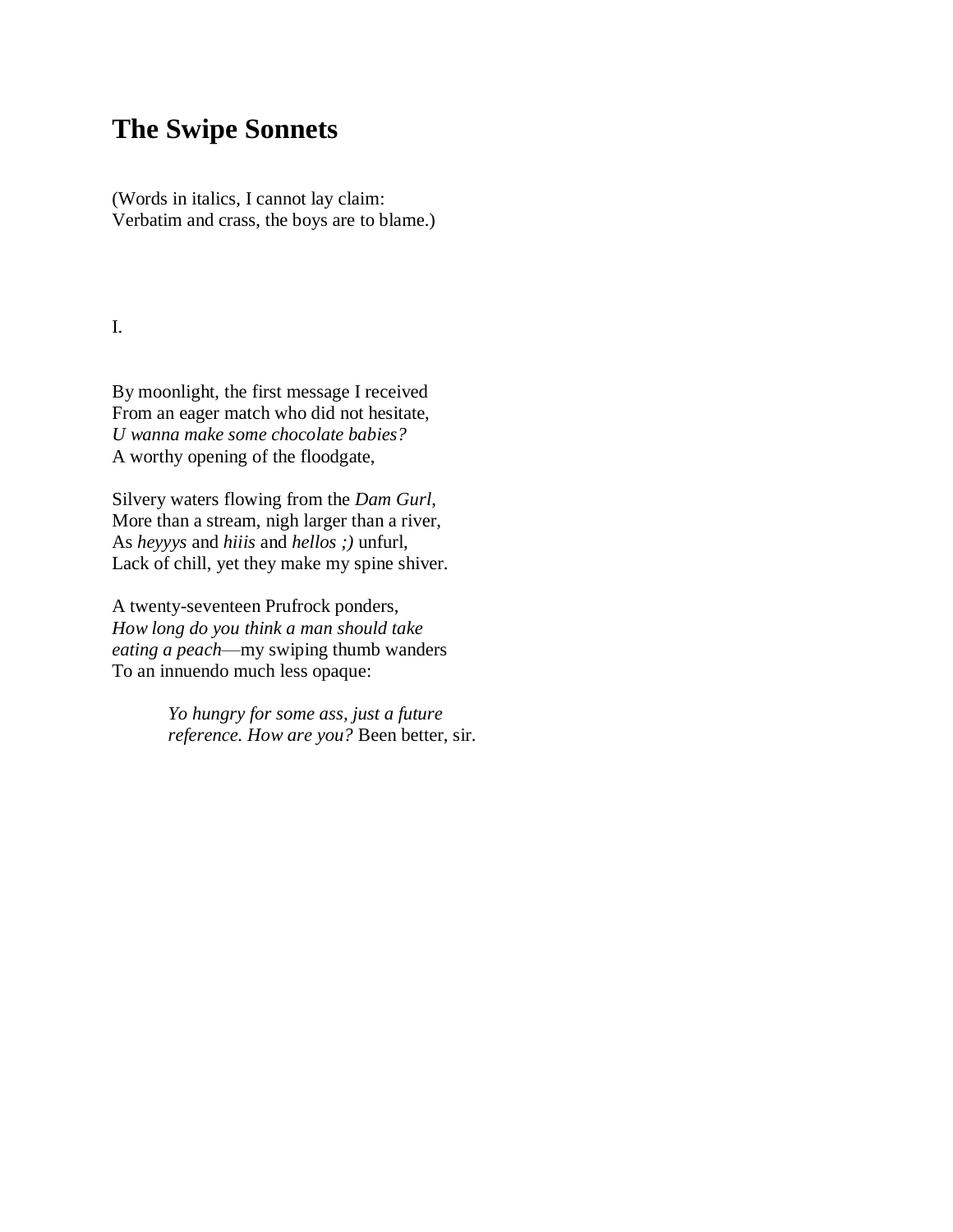If 't is true men are dogs, women are cats In a world obsessed with dichotomy; Men with puns like dollars from plutocrats, Meaningless, abundant use of *pussy.*

Perhaps it is my egregious mistake Having my feline pet in photo four, If I respond "haha", know it is fake, Good sirs, hearing the same joke is a bore.

Four sent: *Your pussy is cute lol, I like your pussy*, spoken like Dante— Have fun in the second circle of hell, Think of a better line in etern'tay.

> The cat pic, I would not with a dog switch, That'd be one reason more to call me bitch.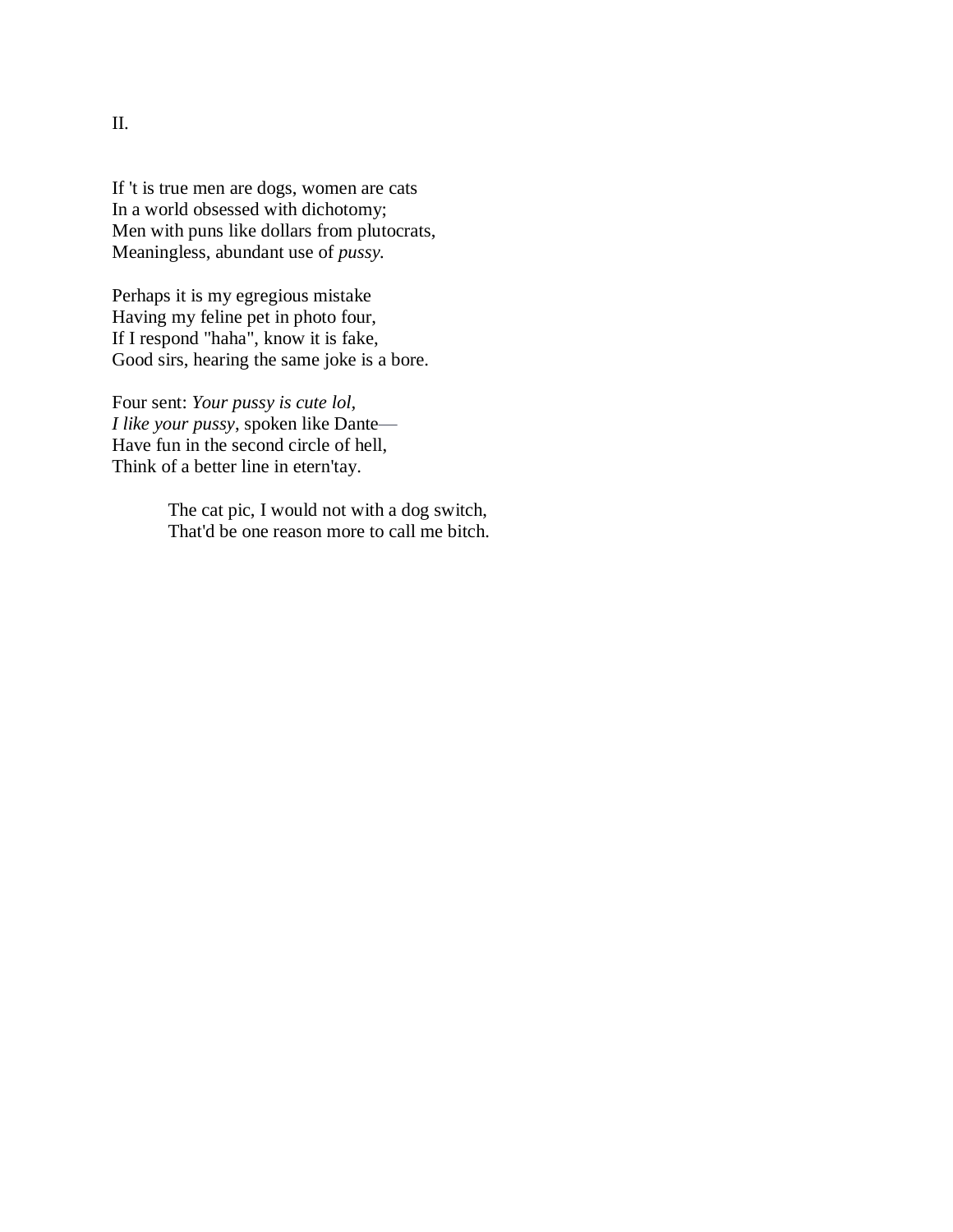Conversation begun with an  $\bullet$ , Uninterested, I sent back a *You have sexy legs*, his response to that, Like it stood for a crumb trail to my bed.

Another one said: *I like your body and face. what can I do about it babe* Let us not get bogged in details shawty, Breathing humans impress you, honest abe.

*Your second pic is so sexy haha Literally made me hard*—what a start, Salutations here follow their own law, Like ordering DD boobs a la carte.

> One opened with *I think I found my wife*, Commitment levels from zero to life.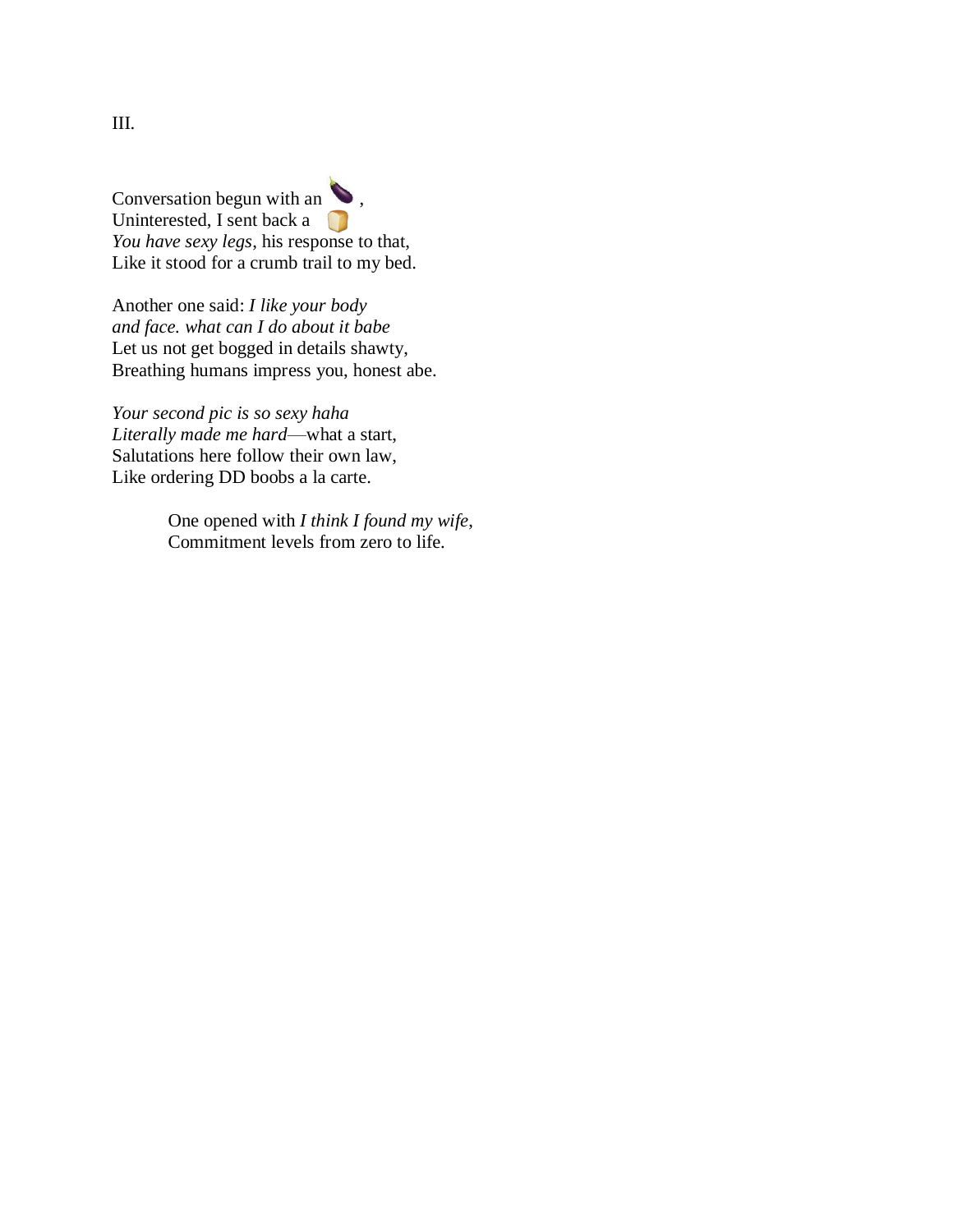IV.

*Cuz all I'm saying is I'm naked right now with the biggest dick you've ever seen.* Quick—get this man's huge cock a copyright, Title line, and an antihistamine

Cause his ego is swelling rapidly. The *Are you into anal* opener Had some contagion causing false decrees Like *10 inches*— real man or romancer?

A few Don Quixotes de la Mancha Enchanted by the love app on their phone. Instead of dragons, they're into tantra, Courting questions like *Soooo you bout the bone?*

> No need to worry if I'm on the pill; Lines like those are dicks tilting at windmills.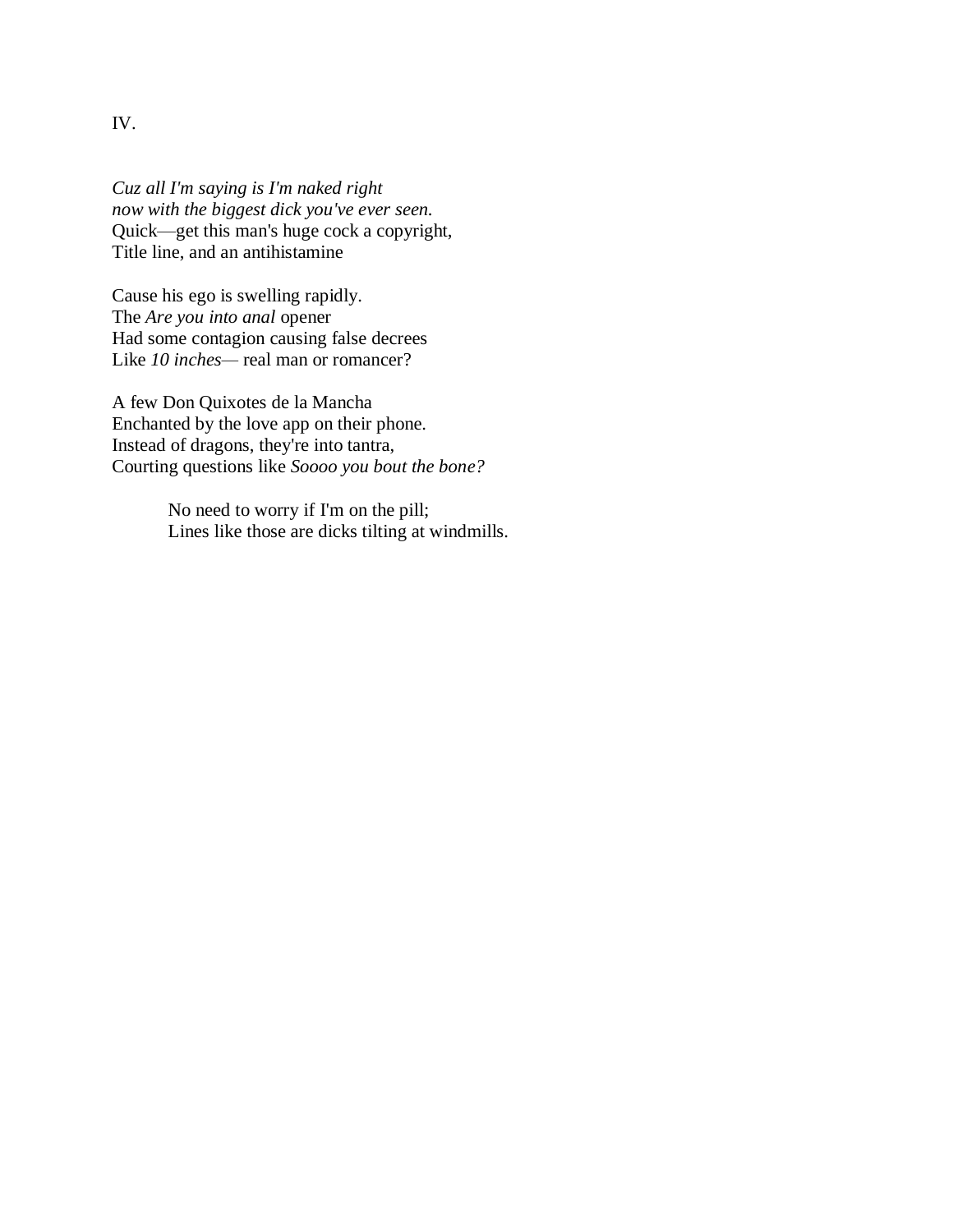Two began with *Two facts and a lie. Go!* "A creative opener" the falsehood; Both took three tries to guess—cocky, not slow. Cue man with a dead fish asking, *What's good?*

One came with a warning, *irreverent: Girl are you the Syrian Civil War? You look like you got problems but I want to get involved*. What a hero, such valour!

I said thanks for the head up, nice diction, But the penis puns evaded his wit— I'll count ghosting as a valediction; Joe counts a GIF as enough to see tit.

> Two weeks I've unanswered his platitudes, When he reaches out once more with *send nudes.*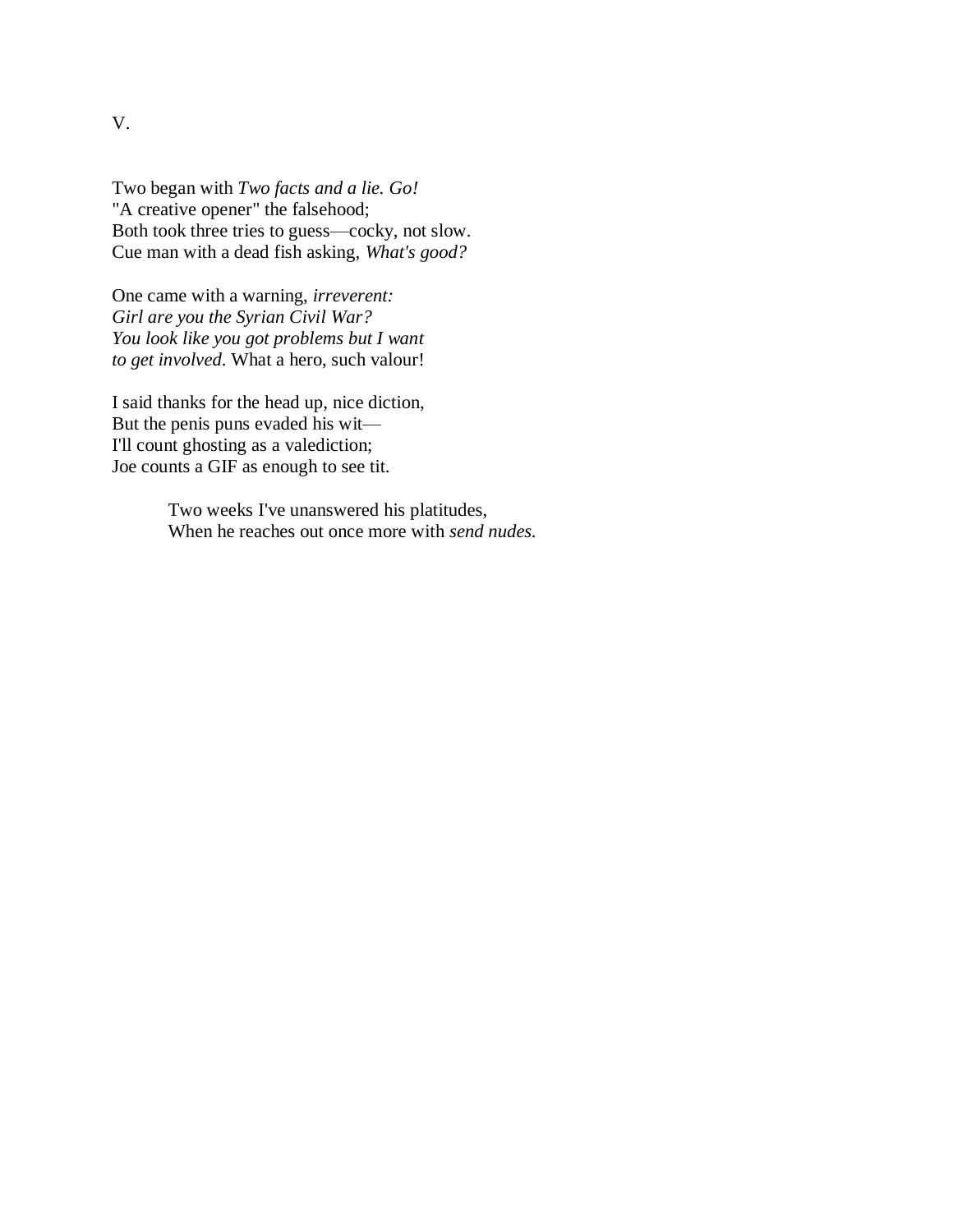Rarely is a single dude entitled To the complete makings of his own poem, But a sweet area man beguiled My writer mind; here his intro finds home:

*I'm not going to bore you with small talk.* Next line: *So come sit on my face tonite.* Perchance I become a fish, then his cock Could be used as the first bait for a bite

But then I wouldn't have legs to spread and He couldn't say *I feel bad cause your some one's daughter, someone's sister perhaps,* grand! *No disrespect—*ahh, then now I'll succumb.

> He offered *cocktails and hors d'oeuvres, no rush.* My boiling blood is the best date night blush.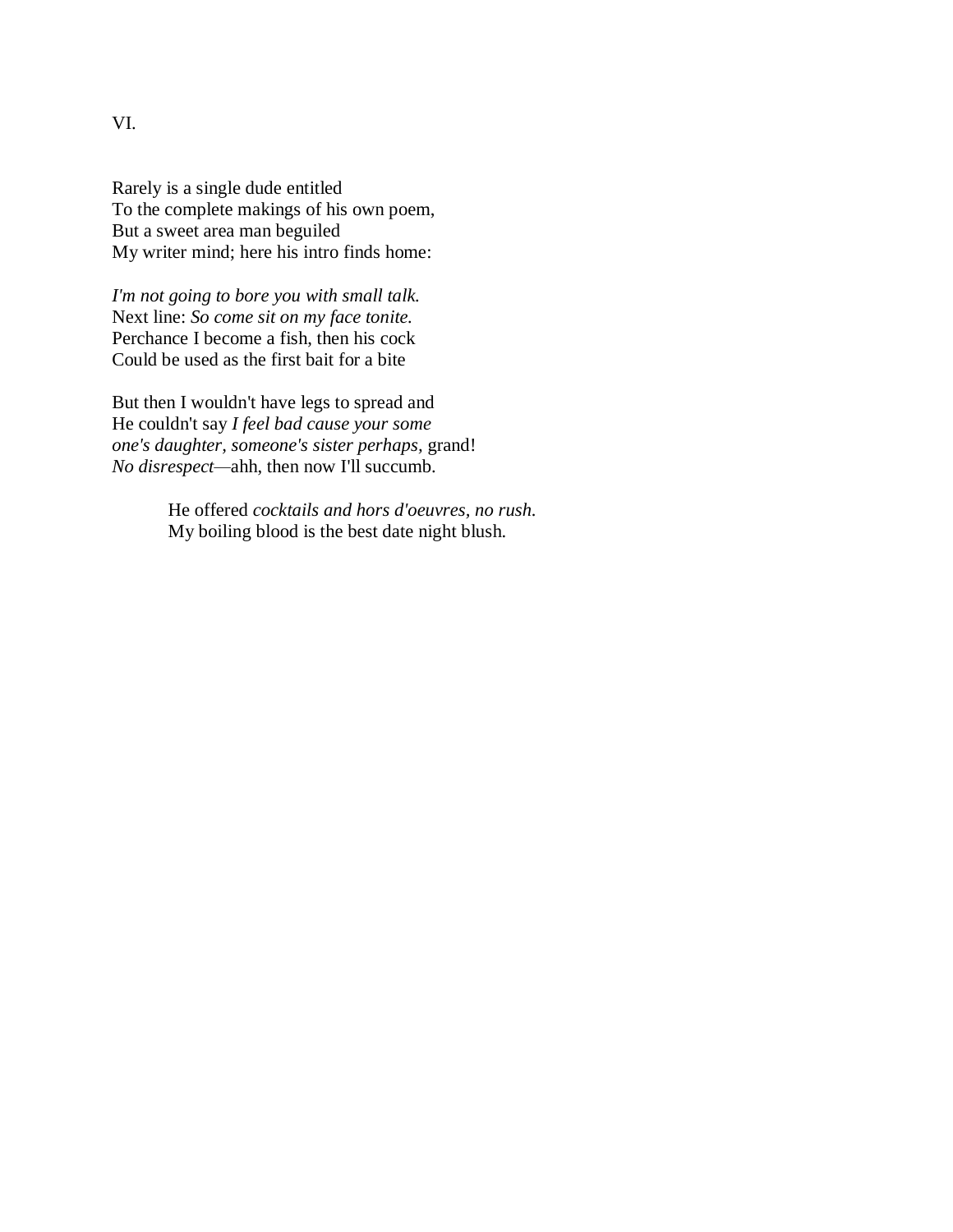Lest we forget other narratives, deets Straight from the horse's mouth of a nice guy: *I read ur profile and you seem sweet ...to make myself stand out from other—*boy, bye.

Another self-proclaimed his *good intentions*, Then introduced himself with *You're sexy*; Third line, *babe,* a lack of a circumvention, Single rejection from apoplexy.

Oh, pity! *Think of how I feel, I lost a date with a cool sounding woman and deserve it. You lost a date—*heart, defrost! *with an asshole.* Don fedora, kiss hand.

> My biggest fear: anger that can kill me. His fear? That in real life I am ugly.

## VII.